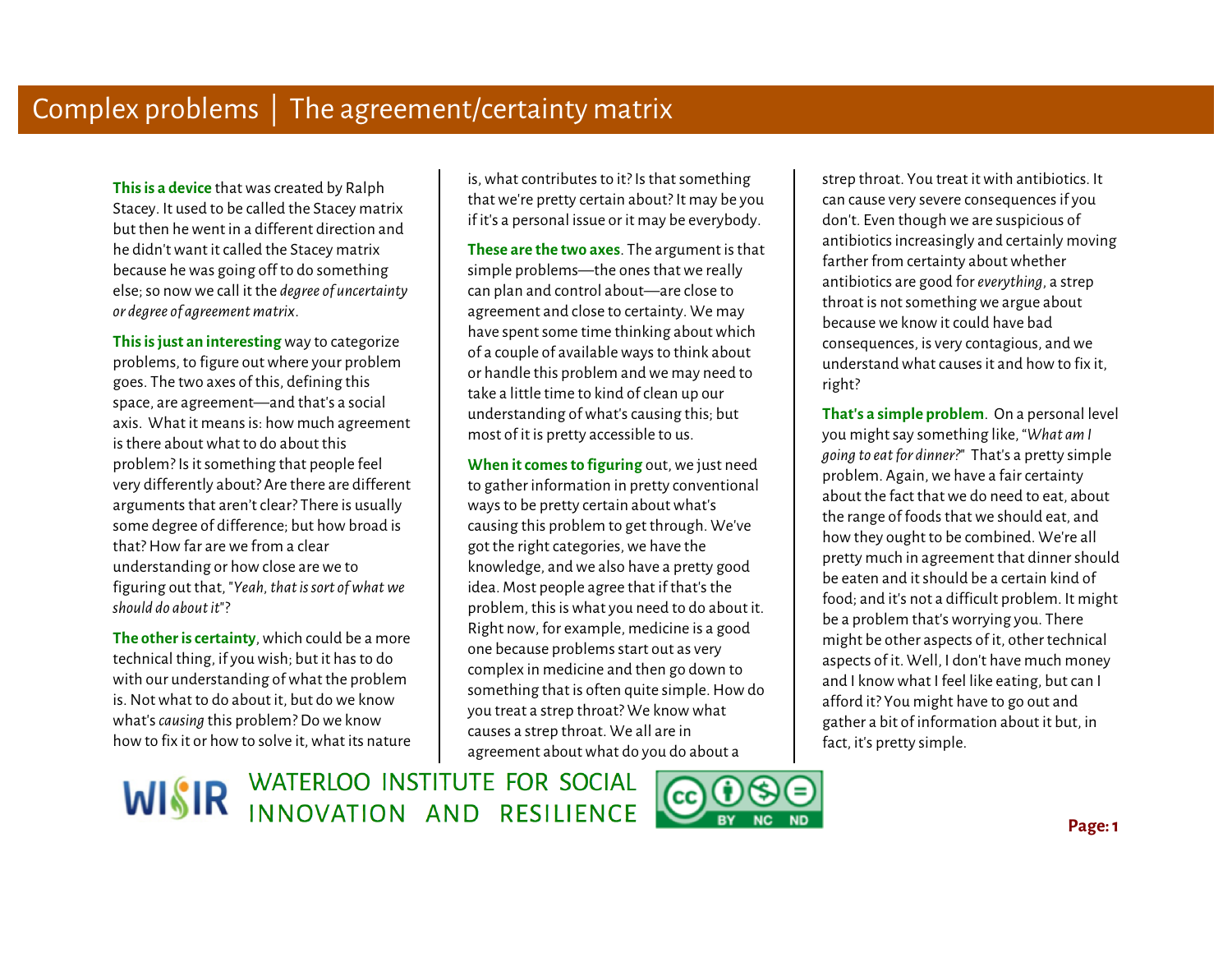**The next one**, though, is around complicated. As you move away from this agreement and certainty, things become more complicated. As we move away from certainty to being far from, things become technically more complicated. If we move away from close to far from around agreement, it becomes *socially* more complicated.

**For example**, we may be close to agreement about the fact now that climate change is happening. If you were to take this debate 15 years ago, we'd be pretty far from certainty there, too, but we're pretty close to certainty that it's happening; but we're still quite *far*  from agreement about what to do about it. It's still a very socially complicated issue.

**We may have some things** that there's much more agreement about socially, though, for example, that we need to build a different agenda for Indigenous populations in Canada. But how to do it … still we're very far from certain. It's not technical, it's social and it's really hard to figure it out.

**We may be** ... the international community may be pretty close to agreement that we really have to stop the conflict in the Middle

 East but *how* to do it is extremely difficult. You can go either way. Issues just sort of will wash around in there. The key thing that makes it complicated as opposed to simple is that at least on one of those axes you are somewhat far from understanding or agreement.

What makes it less than *complex* is the fact that we have a pretty good idea about methods to go about answering or reducing that uncertainty or building greater agreement. We've sort of defined those arenas and we know how to do it.

 **When you get into the zone of complexity** is when you're far from agreement and far from certainty. You don't either understand the nature of the problem nor are you agreed about what to do about it. A great example of that right now is something like mental health. There's a whole set of different kinds of technologies that are available. They don't seem to really answer the problem. There's huge variation on what and how people with mental health challenges should be treated, excluded, included, put in the streets, put in the hospitals, put in their own houses, treated like everyone else, not treated like Eas but how to do it is extremely difficult.<br>
We have approaches that suggest threapy. We also approaches that suggest threapy. We have approaches that suggest drags. We wash around in there. The key thing that<br>
that at le

We have approaches that suggest drugs. We have approaches that suggest family counselling. We have approaches that say lock them up. But we don't really know. We don't know what causes it and, therefore, we don't really know how to treat it.

 $\begin{array}{c} \hline \end{array}$   $\begin{array}{c} \mathbf{1} \end{array}$ **When an issue like that** is both far from agreement and far from certainty, we enter into the zone of complexity. The zone of complexity is somewhat different than something which is just chaotic or hopeless. It comes into the realm of feeling like, "*This is something we ought to be able to figure out and ethically it is something that we feel we want to do something about*." Everyone can be in agreement with that, but they can't be in agreement about what to do and then completely uncertain about *why* the problem exists and what to do about it.

 **Those are complex problems**. It's important to understand the difference between simple, complicated and complex because you need to apply the right methodologies to the right problem. We run into trouble when we're using complicated methods to solve complex problems and we waste a huge amount of time when using complexity

WISIR WATERLOO INSTITUTE FOR SOCIAL